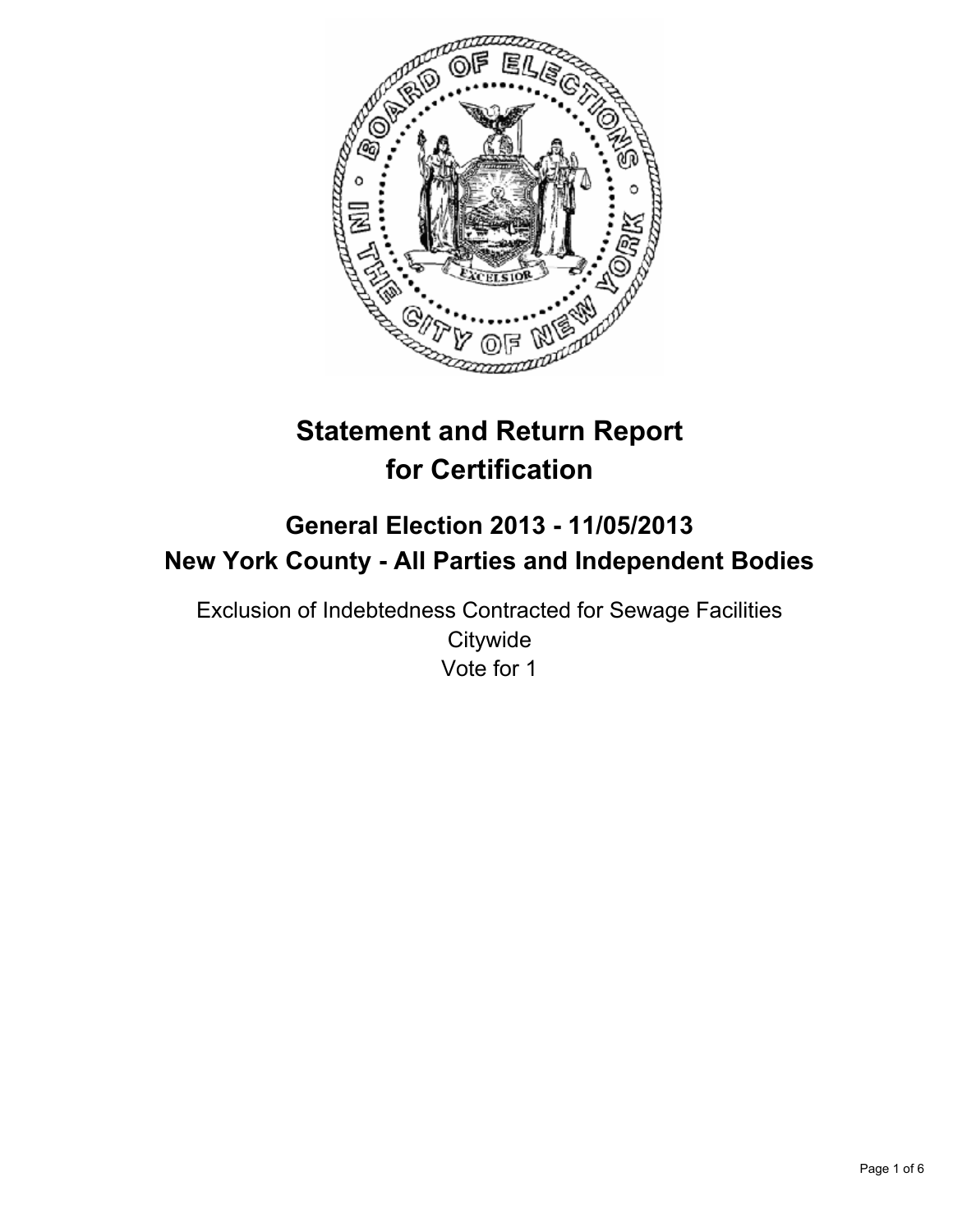

| <b>PUBLIC COUNTER</b>                                    | 16,552   |
|----------------------------------------------------------|----------|
| <b>EMERGENCY</b>                                         | 0        |
| ABSENTEE/MILITARY                                        | 329      |
| <b>FEDERAL</b>                                           | 0        |
| SPECIAL PRESIDENTIAL                                     | $\Omega$ |
| AFFIDAVIT                                                | 190      |
| <b>Total Ballots</b>                                     | 17,071   |
| Less - Inapplicable Federal/Special Presidential Ballots | 0        |
| <b>Total Applicable Ballots</b>                          | 17,071   |
| <b>YES</b>                                               | 6,141    |
| <b>NO</b>                                                | 3,069    |
| <b>Total Votes</b>                                       | 9,210    |
| Unrecorded                                               | 7,861    |

### **Assembly District 66**

| <b>PUBLIC COUNTER</b>                                    | 22,232 |
|----------------------------------------------------------|--------|
| <b>EMERGENCY</b>                                         |        |
| ABSENTEE/MILITARY                                        | 737    |
| <b>FEDERAL</b>                                           | 0      |
| <b>SPECIAL PRESIDENTIAL</b>                              | 0      |
| <b>AFFIDAVIT</b>                                         | 236    |
| <b>Total Ballots</b>                                     | 23,206 |
| Less - Inapplicable Federal/Special Presidential Ballots | 0      |
| <b>Total Applicable Ballots</b>                          | 23,206 |
| <b>YES</b>                                               | 12,553 |
| <b>NO</b>                                                | 4,816  |
| <b>Total Votes</b>                                       | 17,369 |
| Unrecorded                                               | 5,837  |

| PUBLIC COUNTER                                           | 27,496 |
|----------------------------------------------------------|--------|
| <b>EMERGENCY</b>                                         | 0      |
| ABSENTEE/MILITARY                                        | 917    |
| <b>FEDERAL</b>                                           | 0      |
| SPECIAL PRESIDENTIAL                                     | 0      |
| AFFIDAVIT                                                | 277    |
| <b>Total Ballots</b>                                     | 28,690 |
| Less - Inapplicable Federal/Special Presidential Ballots | 0      |
| <b>Total Applicable Ballots</b>                          | 28,690 |
| <b>YES</b>                                               | 15,373 |
| <b>NO</b>                                                | 6,234  |
| <b>Total Votes</b>                                       | 21,607 |
| Unrecorded                                               | 7.083  |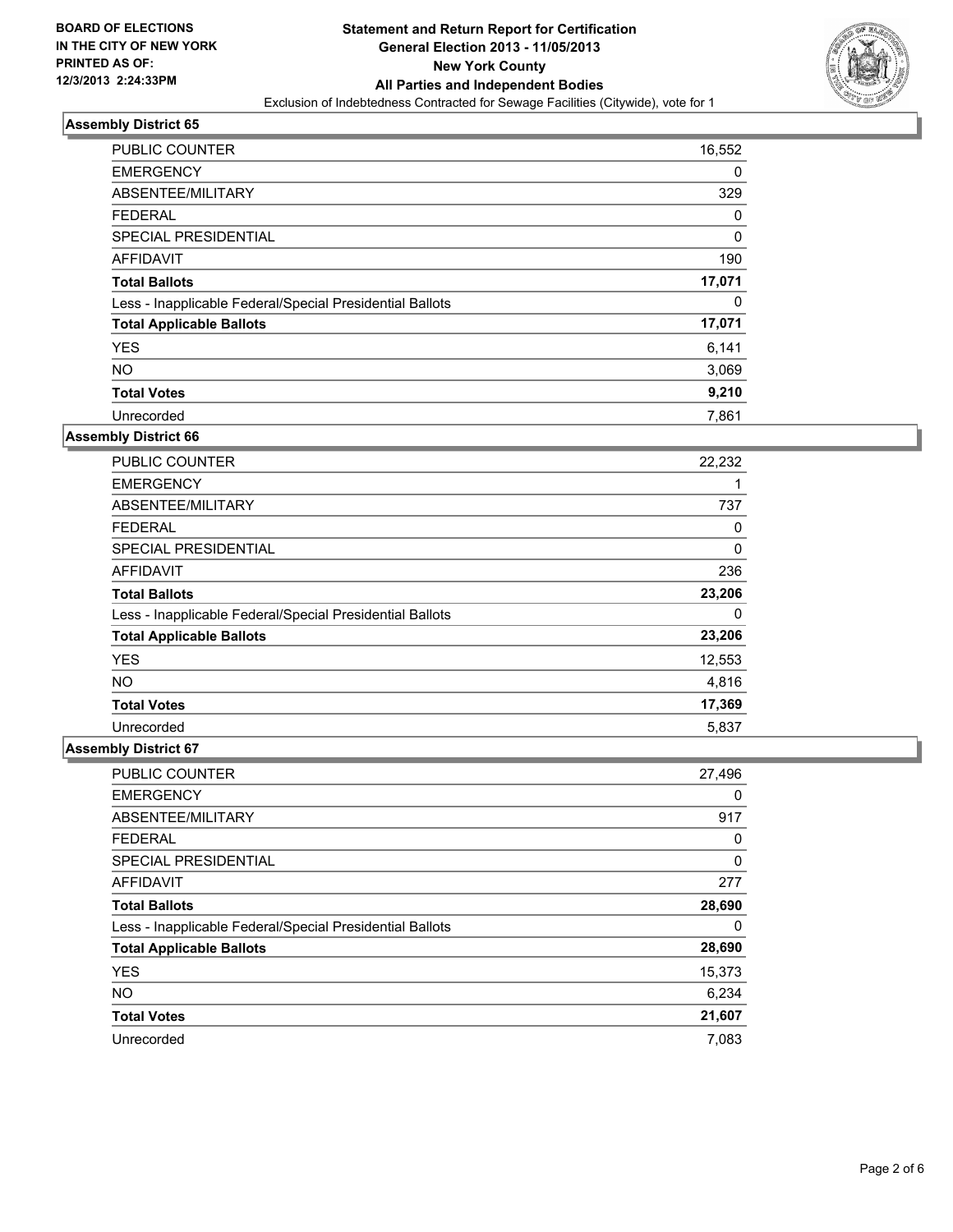

| <b>PUBLIC COUNTER</b>                                    | 17,450 |
|----------------------------------------------------------|--------|
| <b>EMERGENCY</b>                                         | 0      |
| ABSENTEE/MILITARY                                        | 400    |
| <b>FEDERAL</b>                                           | 0      |
| SPECIAL PRESIDENTIAL                                     | 0      |
| AFFIDAVIT                                                | 268    |
| <b>Total Ballots</b>                                     | 18,118 |
| Less - Inapplicable Federal/Special Presidential Ballots | 0      |
| <b>Total Applicable Ballots</b>                          | 18,118 |
| <b>YES</b>                                               | 6,341  |
| <b>NO</b>                                                | 2,815  |
| <b>Total Votes</b>                                       | 9,156  |
| Unrecorded                                               | 8,962  |

### **Assembly District 69**

| <b>PUBLIC COUNTER</b>                                    | 28,005 |
|----------------------------------------------------------|--------|
| <b>EMERGENCY</b>                                         | 58     |
| ABSENTEE/MILITARY                                        | 910    |
| <b>FEDERAL</b>                                           | 0      |
| <b>SPECIAL PRESIDENTIAL</b>                              | 0      |
| AFFIDAVIT                                                | 323    |
| <b>Total Ballots</b>                                     | 29,296 |
| Less - Inapplicable Federal/Special Presidential Ballots | 0      |
| <b>Total Applicable Ballots</b>                          | 29,296 |
| <b>YES</b>                                               | 15,110 |
| <b>NO</b>                                                | 5,203  |
| <b>Total Votes</b>                                       | 20,313 |
| Unrecorded                                               | 8,983  |

| PUBLIC COUNTER                                           | 21,374 |
|----------------------------------------------------------|--------|
| <b>EMERGENCY</b>                                         | 6      |
| ABSENTEE/MILITARY                                        | 621    |
| <b>FEDERAL</b>                                           | 0      |
| SPECIAL PRESIDENTIAL                                     | 0      |
| AFFIDAVIT                                                | 329    |
| <b>Total Ballots</b>                                     | 22,330 |
| Less - Inapplicable Federal/Special Presidential Ballots | 0      |
| <b>Total Applicable Ballots</b>                          | 22,330 |
| <b>YES</b>                                               | 9,139  |
| <b>NO</b>                                                | 3,861  |
| <b>Total Votes</b>                                       | 13,000 |
| Unrecorded                                               | 9,330  |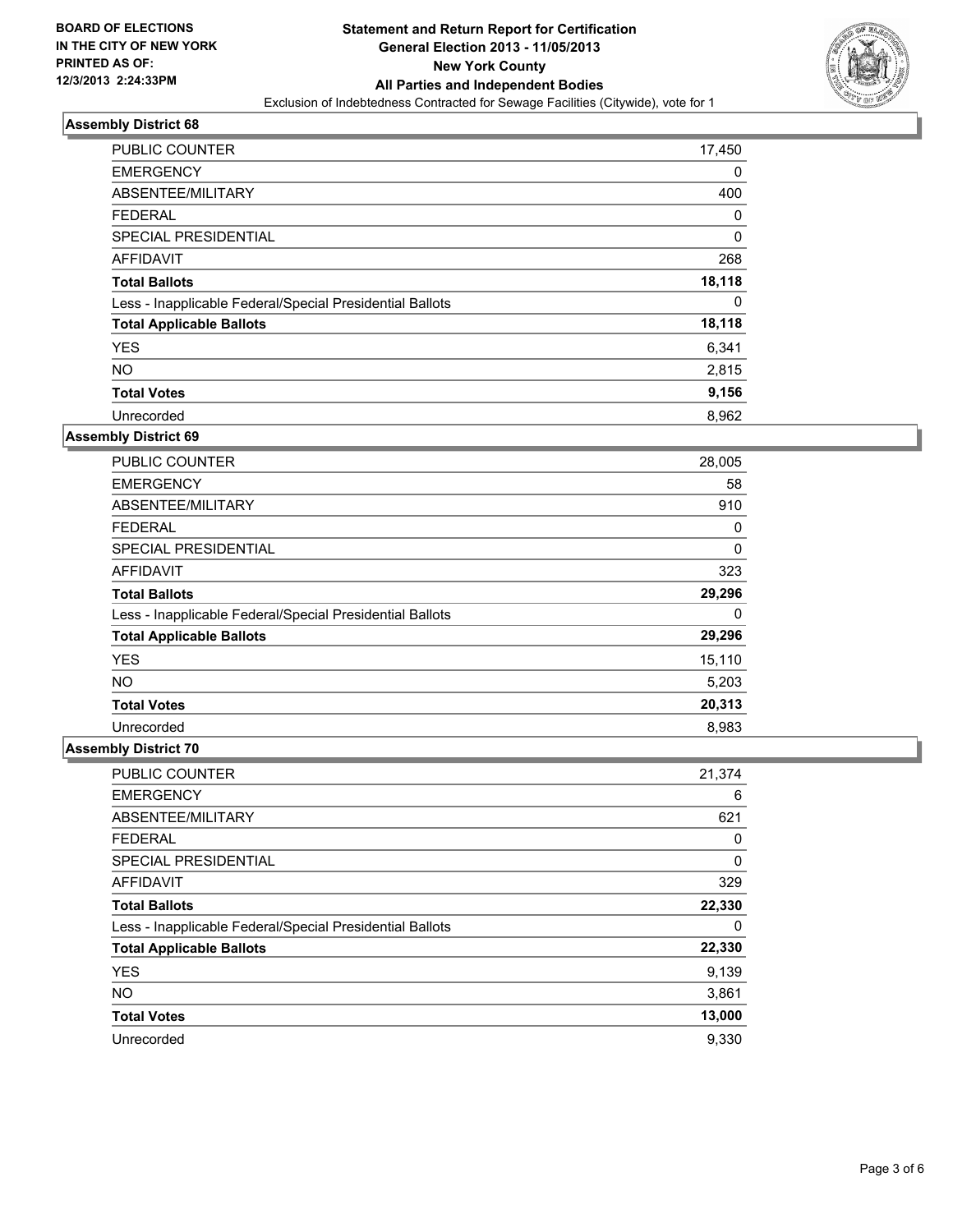

| PUBLIC COUNTER                                           | 20,420   |
|----------------------------------------------------------|----------|
| <b>EMERGENCY</b>                                         | 0        |
| ABSENTEE/MILITARY                                        | 494      |
| <b>FEDERAL</b>                                           | 0        |
| SPECIAL PRESIDENTIAL                                     | $\Omega$ |
| AFFIDAVIT                                                | 275      |
| <b>Total Ballots</b>                                     | 21,189   |
| Less - Inapplicable Federal/Special Presidential Ballots | 0        |
| <b>Total Applicable Ballots</b>                          | 21,189   |
| <b>YES</b>                                               | 8,983    |
| <b>NO</b>                                                | 3,426    |
| <b>Total Votes</b>                                       | 12,409   |
| Unrecorded                                               | 8,780    |

### **Assembly District 72**

| <b>PUBLIC COUNTER</b>                                    | 16,145 |
|----------------------------------------------------------|--------|
| <b>EMERGENCY</b>                                         | 0      |
| ABSENTEE/MILITARY                                        | 228    |
| <b>FEDERAL</b>                                           | 0      |
| SPECIAL PRESIDENTIAL                                     | 0      |
| AFFIDAVIT                                                | 251    |
| <b>Total Ballots</b>                                     | 16,624 |
| Less - Inapplicable Federal/Special Presidential Ballots | 0      |
| <b>Total Applicable Ballots</b>                          | 16,624 |
| <b>YES</b>                                               | 5,845  |
| <b>NO</b>                                                | 2,162  |
| <b>Total Votes</b>                                       | 8,007  |
| Unrecorded                                               | 8,617  |

| PUBLIC COUNTER                                           | 26,162 |
|----------------------------------------------------------|--------|
| <b>EMERGENCY</b>                                         | 0      |
| ABSENTEE/MILITARY                                        | 1,188  |
| <b>FEDERAL</b>                                           | 0      |
| SPECIAL PRESIDENTIAL                                     | 0      |
| <b>AFFIDAVIT</b>                                         | 284    |
| <b>Total Ballots</b>                                     | 27,634 |
| Less - Inapplicable Federal/Special Presidential Ballots | 0      |
| <b>Total Applicable Ballots</b>                          | 27,634 |
| <b>YES</b>                                               | 12,795 |
| <b>NO</b>                                                | 7,484  |
| <b>Total Votes</b>                                       | 20,279 |
| Unrecorded                                               | 7.355  |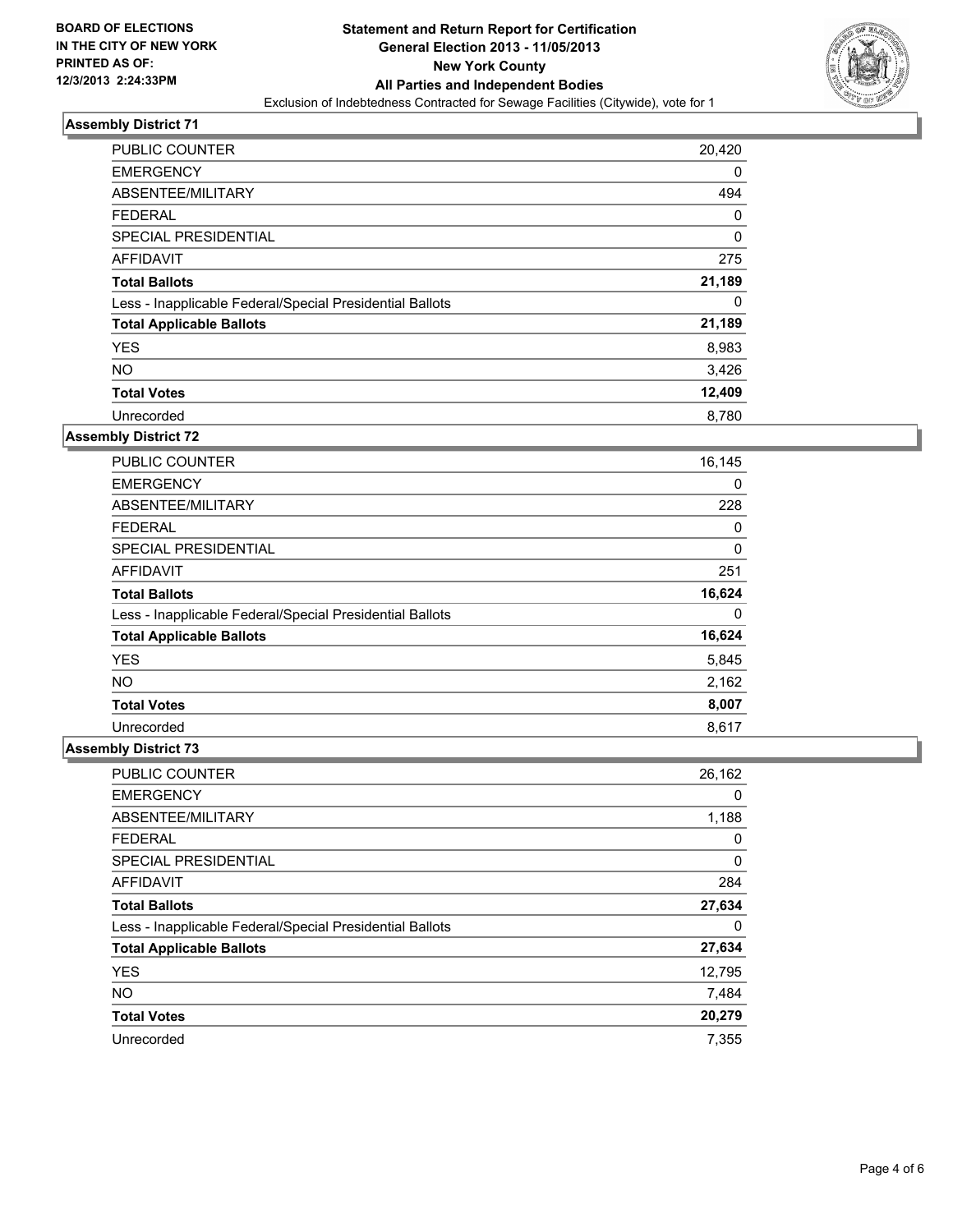

| <b>PUBLIC COUNTER</b>                                    | 21,291      |
|----------------------------------------------------------|-------------|
| <b>EMERGENCY</b>                                         | 429         |
| ABSENTEE/MILITARY                                        | 614         |
| <b>FEDERAL</b>                                           | 0           |
| SPECIAL PRESIDENTIAL                                     | $\mathbf 0$ |
| AFFIDAVIT                                                | 190         |
| <b>Total Ballots</b>                                     | 22,524      |
| Less - Inapplicable Federal/Special Presidential Ballots | 0           |
| <b>Total Applicable Ballots</b>                          | 22,524      |
| <b>YES</b>                                               | 10,667      |
| <b>NO</b>                                                | 4,650       |
| <b>Total Votes</b>                                       | 15,317      |
| Unrecorded                                               | 7,207       |

### **Assembly District 75**

| PUBLIC COUNTER                                           | 21,536 |
|----------------------------------------------------------|--------|
| <b>EMERGENCY</b>                                         | 0      |
| ABSENTEE/MILITARY                                        | 712    |
| <b>FEDERAL</b>                                           | 0      |
| <b>SPECIAL PRESIDENTIAL</b>                              | 0      |
| AFFIDAVIT                                                | 248    |
| <b>Total Ballots</b>                                     | 22,496 |
| Less - Inapplicable Federal/Special Presidential Ballots | 0      |
| <b>Total Applicable Ballots</b>                          | 22,496 |
| <b>YES</b>                                               | 11,533 |
| <b>NO</b>                                                | 4,650  |
| <b>Total Votes</b>                                       | 16,183 |
| Unrecorded                                               | 6,313  |

| PUBLIC COUNTER                                           | 25,170 |
|----------------------------------------------------------|--------|
| <b>EMERGENCY</b>                                         |        |
| ABSENTEE/MILITARY                                        | 843    |
| <b>FEDERAL</b>                                           | 0      |
| SPECIAL PRESIDENTIAL                                     | 0      |
| AFFIDAVIT                                                | 282    |
| <b>Total Ballots</b>                                     | 26,296 |
| Less - Inapplicable Federal/Special Presidential Ballots | 0      |
| <b>Total Applicable Ballots</b>                          | 26,296 |
| <b>YES</b>                                               | 12,146 |
| <b>NO</b>                                                | 7,210  |
| <b>Total Votes</b>                                       | 19,356 |
| Unrecorded                                               | 6.940  |